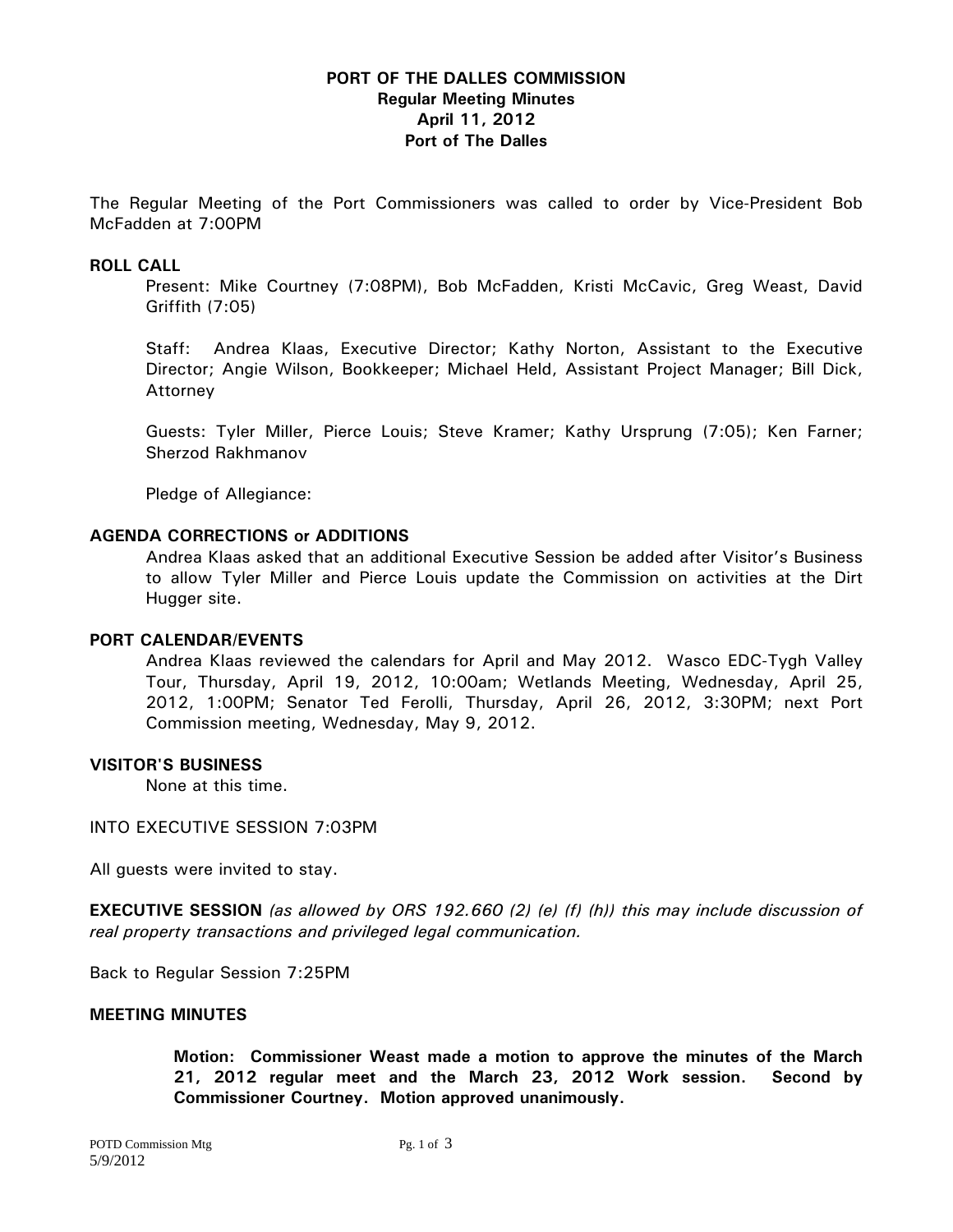# **FINANCIALS**

Andrea Klaas and Angie Wilson reported on the March, 2012 financials. SPWF loan paid off in the amount of \$99,131. Nate will help Angie set up the repayment loan from the Marina Fund to the General Fund; \$11,331 prior year property tax payment received; current property tax receipts are about \$45,000 les than budgeted; Andrea and Angie will meet with Nate to review the current year budget.

### **STAFF REPORT**

- 1. *Monthly Highlights* Andrea Klaas reported that she made a presentation to the PEP group about Port activities, additional discussions about housing in The Dalles and the Gorge in general, future development of North Chenoweth, downtown issues and the marketing/business recruitment person; Andrea and Michael have been meeting with City/County Planning regarding possible permanent locations for DirtHugger and North Chenoweth rezoning options; Columbia Phytotech is ready to start hiring; report on meeting with DSL, Dept of Justice, etc., on how to stream line permitting process; reported on call from Nathan Ray, EPA Region 10 regarding Lockheed Martin; information on Small Business Innovation & Research meeting in Portland; update on potential for incubator space in The Dalles.
- 2. Internal Audit Consultant Andrea Klaas provided information from Robert Moody on his proposal to provide assessment of current financial practices, identify new practices, define segregation of duties, provide recommendations. The fee for this service is \$3,000 to \$3,500 plus expenses. Following discussion Andrea was directed to get a clearly defined proposal including if the assessment was for staff position and to talk with Nate to confirm what we already get from our auditors.
- 3. *R.A.R.E. Update:* Michael Held reported on his activities Terra Science to complete wetland field work this week; GeoNorthern held first site visit last week and will begin geo tech work immediately. Field work will take about a month; Industrial Land decision ready certification on schedule; Four organizations are awaiting store fronts to place art in downtown windows; Home at Las was awarded a \$2,000 tech assistance grant to conduct a board training to be held May 19.
- 4. *Marina Update:* Kathy Norton updated the Commission on activities at the Marina. The marina water system was tested, repairs made and the water turned back on April 2, 2012; Marina electrical system upgrade is still a work in progress. The current proposal will add an annual loan payment of \$32,700 to the marina budget: Per SDAO recommendations, Jerry designed and installed bright red pedestals to add fire extinguisher and life rings on each dock; plans for marina work boat should arrive next week; a motion activated sprinkler has been installed to try to deter the sea lion; guest moorage shore power project moving forward; cruise ships will use the new City dock if it is ready when the season starts in September; Jim Schwinoff of the city is working with the barge companies to see if they will pay for repairs to the damaged dolphin, permits for the repairs are in process; a draft of Marina Management requirements was provided-discussion included adding bonding and insurance requirements, asking for Marina management experience and confirm that any costs incurred to advertise the position would be paid out of the Marina fund.